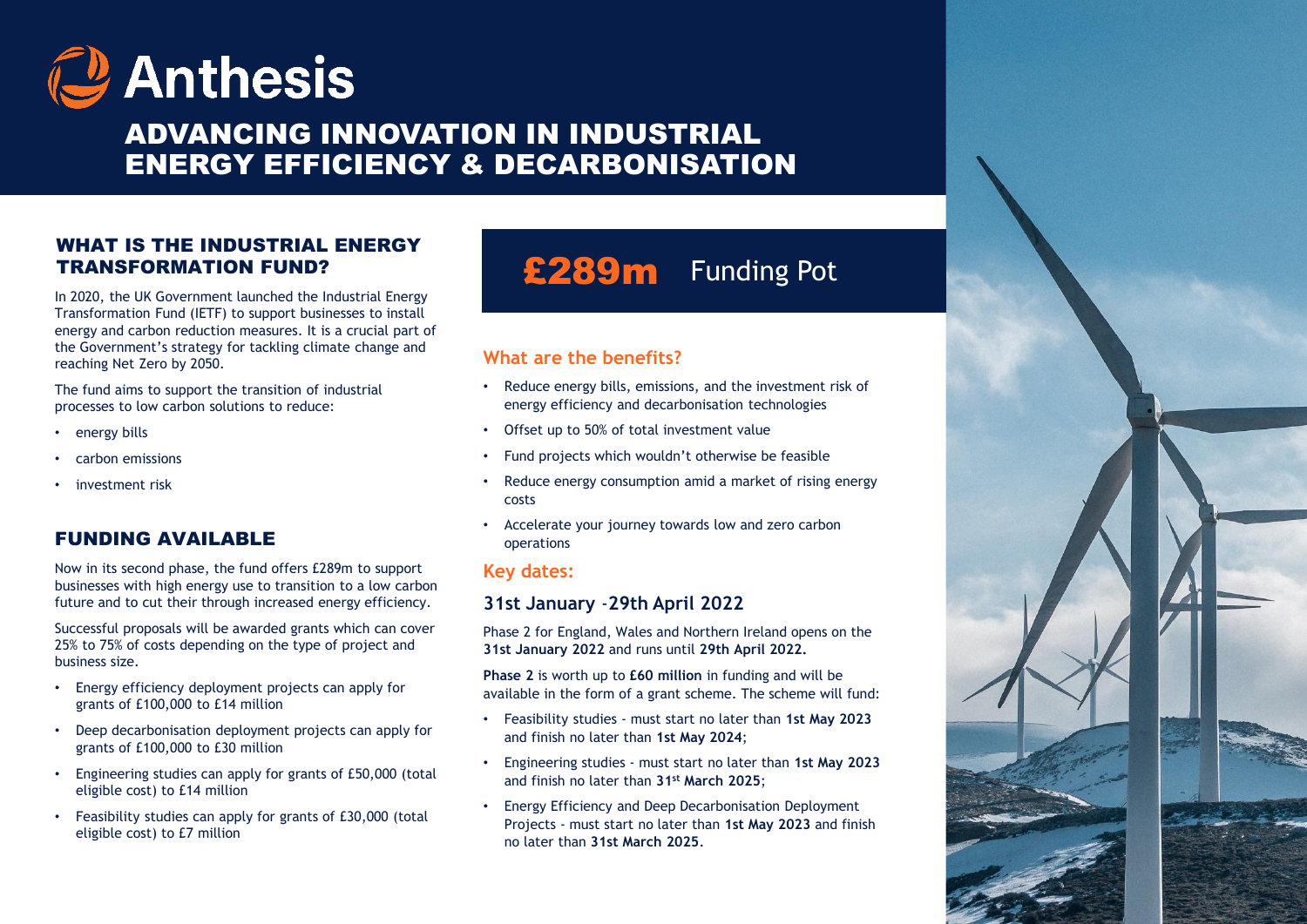

# HOW CAN WE SUPPORT YOU WITH THE IETF?

We work with clients to identify opportunities for implementation of the energy saving technology and support in the process of applying for grant funding.

Partnership with QiO Technologies, a provider of QiO foresight a data and AI-driven process control system technology, allows us to realise energy (and therefore carbon) savings across industrial assets by optimising their operation.

Anthesis provide project support across all stages of product development including data gathering, identification of opportunities, application for funding, agreeing the scope of works and the installation of the solution.

#### **Benefits to you include:**

- Energy and carbon reductions
- Project support throughout project life from feasibility through to completion
- Support in applying to the IETF for Energy Efficiency **Deployment**
- De-risks the investment and improves the IRR of the work

#### **What we need from you:**

- Ambition to reduce energy and decarbonise
- Provide detailed information and work closely at all steps of the project
- We will prepare the funding application for the IETF ready for you to submit
- Upon receipt of grant funding, work with you to implement the technology and partner to ensure savings continue to be realised long term

#### **What is QiO Foresight?**

QiO Technologies is an AI SaaS company delivering solutions for asset efficiency and sustainability for the global industrial sector.







# Optimize asset efficiency

without compromising production and quality

- Reduce energy & carbon
- Minimise production cost
- **Track ESG** performance



**Mainenance** Pinpoint assets that need attention to maintain

- peak performance.
- $\checkmark$  Detect anomalies  $\checkmark$  Minimise downtime
- $\checkmark$  Prevent asset degradation
- & resources  $\checkmark$  Extend asset life

Orchestrate end-to-end

increase asset reliability

 $\checkmark$  Benchmark processes

repair workflows to

 $\checkmark$  Codify approval

policies

**Foresight** 

**Service**